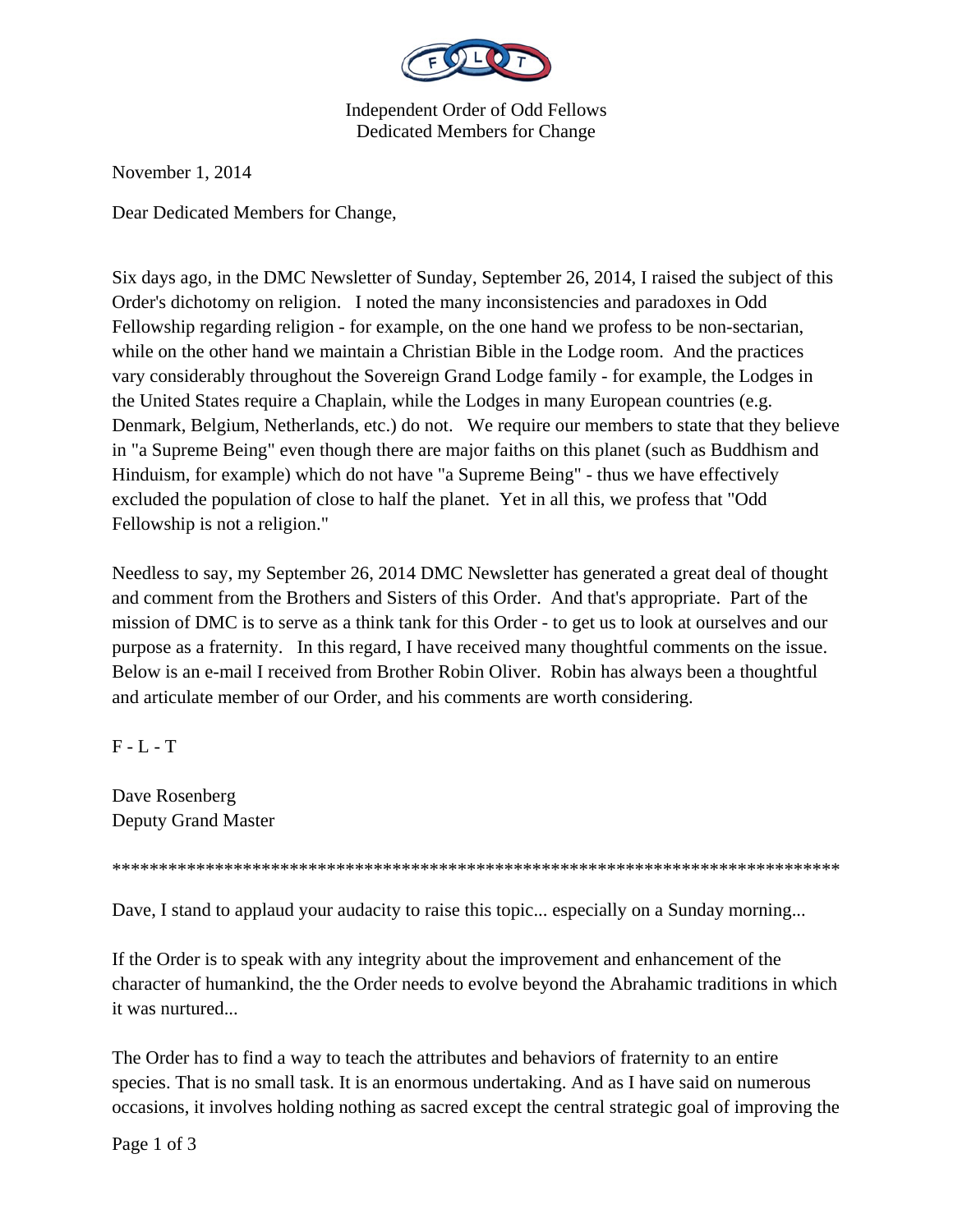

Independent Order of Odd Fellows Dedicated Members for Change

character of humankind, one member at a time, and making Friendship, Love, and Truth the central guiding principles of that journey...

It confounds me how those who seek to recharge the Order defer to a few thousand (or a few hundred or perhaps a few dozen) very stubborn people when there are tens or hundreds of millions of people seeking a good path in life and finding no cause or movement with which they can connect (except for religion and politics which seem invariably to bring our species into very senseless conflict and self-destruction). The leadership of the Order would do better to look to the needs of this larger humanity than trying to understand who will be offended within the puny subset of humanity the Order would call its loyal membership...

It should be an orderly revolution, one that recognizes (1) the current state and prospects of the Order, (2) the current state and prospects of our human family, and (3) the basic desires and dreams of all good people to live a good productive life. I will let others write the resolution and articulate the whereases and now therefores, but that resolution should have as broad an appeal as possible even if it is seen by most as the idealistic vision of dreamers...

And from that resolution should arise the methods in a new Ritual containing themes and methods that will guide without undue hegemony and that may be adopted by all good people anywhere for:

impressing upon strangers the importance and personal relevance of the Order's work...

teaching the mastery of knowledge and skills related to accomplishing good things in life in every role as a member of a family, as a contributor in the workplace, as a participant in a community of any dimension (neighborhood, town, city, nation, globally)... and in FL&T...

challenging members to develop their mastery of the aforementioned skills in real "community" efforts that have genuine meaning and impact. There are no limits on the scope or scale or geography of the Order's undertakings except those that are created in the minds of its members...

celebrating the personal accomplishments of those who rise to the challenge of Odd Fellowship and can show personal growth and a record of accomplishment...

The Degrees will remain important to the Order and its members but Degrees have to be made meaningful and important beyond the Old Testament skits. The Order should also learn by its mistakes to ensure that they never occur again. The Order became stuck in its adherence to Abrahamic traditions long after it should have evolved to a non-secular organization. The Order